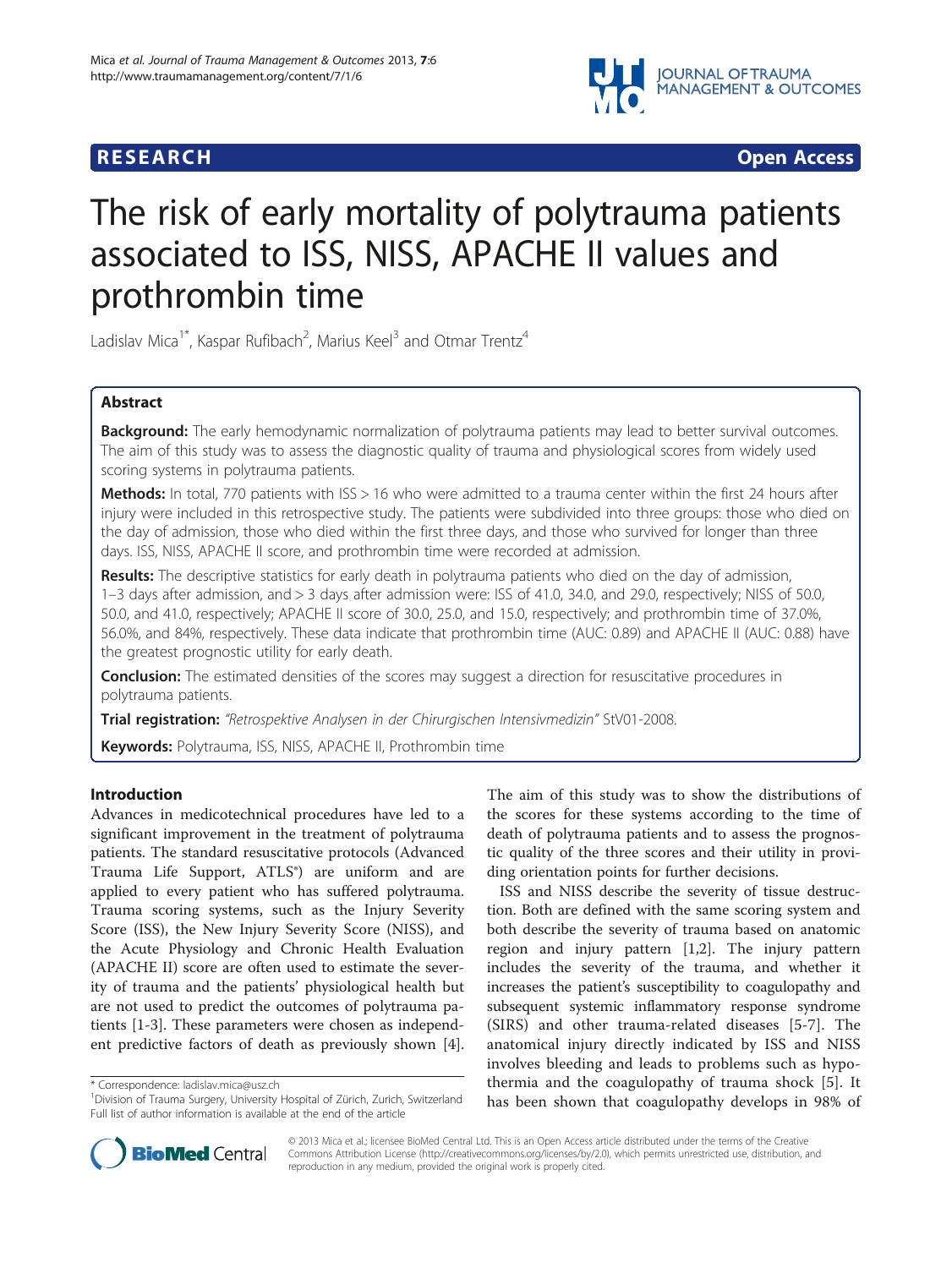all patients with an ISS above 25 points, a pH value  $< 7.1$ , a core temperature < 34°C (93.2°F), or a systolic blood pressure < 70 mmHg [[8](#page-6-0)]. There is clear evidence that most polytrauma (ISS  $\geq$  17) patients are admitted to the trauma center with already established coagulopathy [[5\]](#page-6-0). A clear association has been demonstrated between coagulopathy and the early death of the patient but not between early death and prothrombin time at admission [\[9](#page-6-0)]. Coagulopathy is also a risk factor for the development of trauma-associated diseases, such as SIRS, and subsequent complications (multiorgan dysfunction syndrome and multiorgan failure) [[10](#page-6-0)]. The APACHE II score is used to assess the patient's physiological state, and may be pathologically elevated, reflecting the patient's physiological health [[3\]](#page-6-0). The distribution of these scoring systems according to the risk of death has not been shown yet. The ability to anticipate trauma complications based on these scoring systems could improve the survival rate in polytrauma patients. A reduction in trauma-associated diseases and therefore the reduction of intensive-care-unit (ICU) days could also economically benefit financially stressed social health-care systems. Better medical outcomes in polytrauma patients could reduce the social costs and shorten the patients' rehabilitation to the workforce. In this study, we focused on widely used trauma scoring systems to assess the severity of trauma and used the prothrombin time as a parameter of coagulopathy. The aim was to show the distribution of widely used trauma scoring systems according to the death of the polytrauma patient.

# Material and methods

## **Patients**

Seven hundred seventy polytrauma patients admitted to the emergency department (1996–2006) of the University Hospital were included in this study. The admission criteria were  $ISS > 16$  points, age  $\geq 16$  years. The patient sample was subdivided into three groups: those who died at admission, those who survived for 1–3 days, and those who survived for longer than three days. The objective was to analyse the independent predictors of the early death in polytrauma patients [\[4](#page-6-0)].

## Surgical treatment procedure

The surgical treatment of all patients followed the ATLS® guidelines and a previously established traumamanagement protocol [[11-13](#page-6-0)]. Briefly, after airway, ventilation and cardiovascular management, life-saving surgery was performed with decompression of the body cavities, hemorrhage control, and the removal of contaminated tissue. The first surgical interventions were followed by stabilization of the major fractures and radical debridement of dead tissue. In selected cases bleeding was stoped by interventional radiology. In all

admitted patients, enteral nutrition was established within 24 h of trauma to avoid spontaneous transmigration of the enteral microbial flora and peritoneal contamination.

#### Data collection

All the patients' data were collected retrospectively. ISS, NISS, and APACHE II scores were calculated from the data collected at admission to the emergency department [[1-3](#page-6-0)]. All data were retrieved from the patients' records with the approval of the local Institutional Review Board (IRB) according to the University IRB guidelines and according to the declaration of Helsinki ("Retrospektive Analysen in der Chirurgischen Intensivmedizin" Nr. StV 01–2008).

## Trauma scoring systems

The ISS and NISS were used to define the severity of the trauma [\[1,2](#page-6-0)] based on AIS 2005 [\[14](#page-6-0)]. The APACHE II score was used to evaluate the overall physiological impairment of the patient [[3\]](#page-6-0).

#### Laboratory parameters

The prothrombin time was measured at admission with a standardized method, as described previously [[15\]](#page-6-0).

## Statistical analysis

The descriptive statistics included frequencies and percentages for categorical data and medians (ranges) for continuous data. The diagnostic quality of the continuous variables was assessed using receiver operating characteristic (ROC) curves and the areas under the curves (AUCs). Wald confidence intervals for AUCs were computed on the logit scale and retransformed. To calculate density estimates for the scores, the density estimates under a log-concavity assumption were used leading to more precise results than using the meanvalue only [[16\]](#page-6-0). To describe the score distribution modes, estimates computed from the densities described above were used. The mode is the value on the x-axis at which the estimated density reaches its maximum. All computations were performed in R [[17](#page-6-0)]. The logconcave density estimates were computed using the R package logcondens [[18](#page-6-0)]. The statistical analysis was performed by the Institute for Biostatistics of the University of Zürich.

# Results

# Patient sample

In total, 770 patients with a median age of 39 years (range 16–89), who met the criterion for polytrauma (ISS  $\geq$  17) and were admitted to a level I trauma center, were included in this study; 573 were men and 197 were women. In total, 512 patients (66.5%) survived the first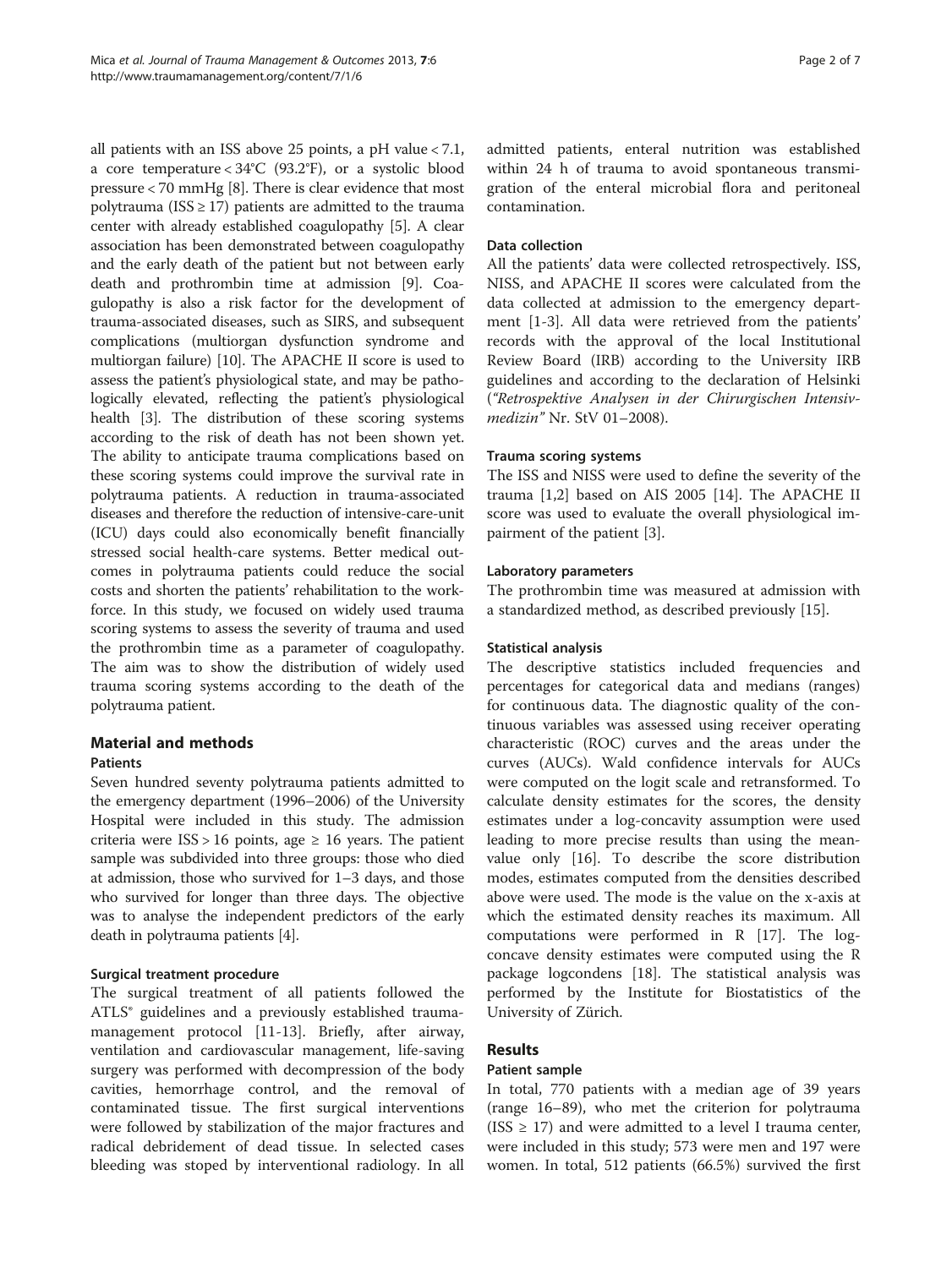72 h: 385 men (48.7% of all patients, 65.2% of men) and 127 women (16.4% of all patients, 64.5% of women) (Table [1\)](#page-3-0). 84 patients suffered a penetrating trauma and 686 patients sufferd a blunt trauma.

## Distributions of ISS, NISS, APACHE II score, and prothrombin time

From the density estimates, the mode of ISS was estimated for death on the day of admission (median 41.0, range 27.0–50.0, mode 32.5), for death within the first 72 h (median 34.0, range 25.0–45.0, mode 29.2), and for survival for > 3 days (median 29.0, range 25.0–38.0, mode 25.1) (Tables [1](#page-3-0) and [2,](#page-4-0) Figure [1](#page-4-0)A). Similar distributions were estimated for NISS: patients who died at admission showed the highest values (median 50.0, range 41.0–66.0, mode 58.8), followed by the patients who died within the first 72 h (median 50.0, range 41.0–59.0, mode 50.6), and then by those who survived for  $>$  3 days (median 41.0, range 29.0–50.0, mode 31.6) (Tables [1](#page-3-0) and [2](#page-4-0), Figure [1](#page-4-0)B). The density estimates for the APACHE II scores were highest in the patients who died at admission (median 30.0, range 24.0–34.0, mode 33.2), followed by those of the patients who died within the first 72 h (median 25.0, range 20.0–32.0, mode 22.9), and then by those of the patients who survived > 3 days (median 15.0, range 9.0– 20.0, mode 17.5) (Tables [1](#page-3-0) and 2, Figure [1](#page-4-0)C). Separate analysis of the prothrombin time at admission, as a part of the APACHE II scoring system, showed low values for those patients who died on the day of admission (median 37.0%, range 25.5%–55.0%) and those who died within the first 72 h (median 56%, range 42.0%–76.8%). Those patients who survived the first three days usually showed nonpathological prothrombin times (clinical norm > 75%, median 84%, range 67.0%–100.0%) (Tables [1](#page-3-0) and [2,](#page-4-0) Figure [1](#page-4-0)D).

## Prognostic quality of ISS, NISS, APACHE II, and prothrombin time

The values were transformed into ROC curves and the three groups compared. APACHE II and prothrombin time showed the highest predictive value in all three ROC analyses (Figure [2A](#page-5-0)–C). The ROC analysis indicated that the prothrombin time and APACHE II score most effectively predicted early death in polytrauma patients. For all parameters, the AUCs increased relative to those for the more distant points of death (Figure [2](#page-5-0)). These values were: prothrombin time (death day 0 vs surviving day > 3, AUC =  $0.89$  [CI, 0.80–0.94]; death day 0 vs death days 1–3, AUC = 0.71 [CI, 0.59–0.80]; and death days  $1-3$  vs surviving day  $> 3$ , AUC = 0.76 [CI, 0.71–0.81]); APACHE II score (death day 0 vs surviving  $day > 3$ ,  $AUC = 0.88$  [CI, 0.82–0.93]; death day 0 vs death days  $1-3$ , AUC = 0.63 [CI, 0.54–0.72]; and death days  $1-$ 3 vs surviving day > 3, AUC = 0.83 [CI, 0.78–0.86]); ISS

(death day 0 vs surviving day  $> 3$ , AUC = 0.67 [CI, 0.58– 0.75]; death day 0 vs death days  $1-3$ , AUC = 0.55 [CI, 0.45–0.65]; and death days  $1-3$  vs surviving day > 3, AUC =  $0.62$  [CI,  $0.55-0.68$ ]); and NISS (death day 0 vs surviving day  $> 3$ , AUC = 0.7 [CI, 0.60–0.79]; death day 0 vs death days  $1-3$ ,  $AUC = 0.54$  [CI, 0.42-0.65]; and death days  $1-3$  vs surviving day > 3, AUC = 0.68 [CI, 0.61–0.74]) (Figure [2](#page-5-0)).

## **Discussion**

Tissue destruction, massive bleeding, and insufficient oxygenation after trauma are the main issues in emergency and trauma medicine. Polytrauma patients admitted to a level I trauma center usually already suffer coagulopathy, even when the transportation time is short. There is evidence that the disarrangement of the coagulation cascade occurs near the site of the accident [[19-22](#page-6-0)]. Our aim was to assess the prognostic quality of several widely used trauma scoring systems and prothrombin time and their utility in providing some decision points for preclinical and early clinical trauma care. The definition of polytrauma was ISS > 16 points. However, no data are available on how the ISS, NISS and APACHE II are distributed in severely injured patients who suffer early death (within 72 h) [[23\]](#page-6-0).

# ISS and NISS: tissue destruction as a source of consumptive coagulopathy

ISS and NISS characterize the severity of injury according to the anatomic region, and indirectly indicate the mass of destroyed tissue in the patient [\[1,2\]](#page-6-0). Tissue destruction is associated with the activation of the kininogen–kallikrein system and releases Hageman factor (factor XII) [[24\]](#page-6-0). The systemic activation of the blood coagulation cascade leads to the consumption of blood clotting factors. This consumption is reflected in ongoing bleeding and a reduced prothrombin time, which is the final common pathway of the intrinsic and extrinsic blood clotting pathways. This vicious cycle of consumptive coagulopathy and ongoing bleeding causes further bleeding and the classic 'triad of death' (coagulopathy, hypothermia, and acidosis), leading to the death of the patient. The data reported here indicate that the ISS is around 40 points and the NISS is around 50 in patients who die at admission. However, the ability to predict early death increases as more distant time points are compared (see Figure [2\)](#page-5-0). This fact, demonstrated by the data, might reflect the early occurrence of complications other than exsanguination, e.g., transfusion-associated lung injury or early immunological reactions to trauma [[23,25\]](#page-6-0). All patients with ISS > 16 and age  $\geq$  16 years were included in the study, with no consideration of the chronic state of their health. Some may have suffered more tissue destruction than others (see Figure [1](#page-4-0)A–B).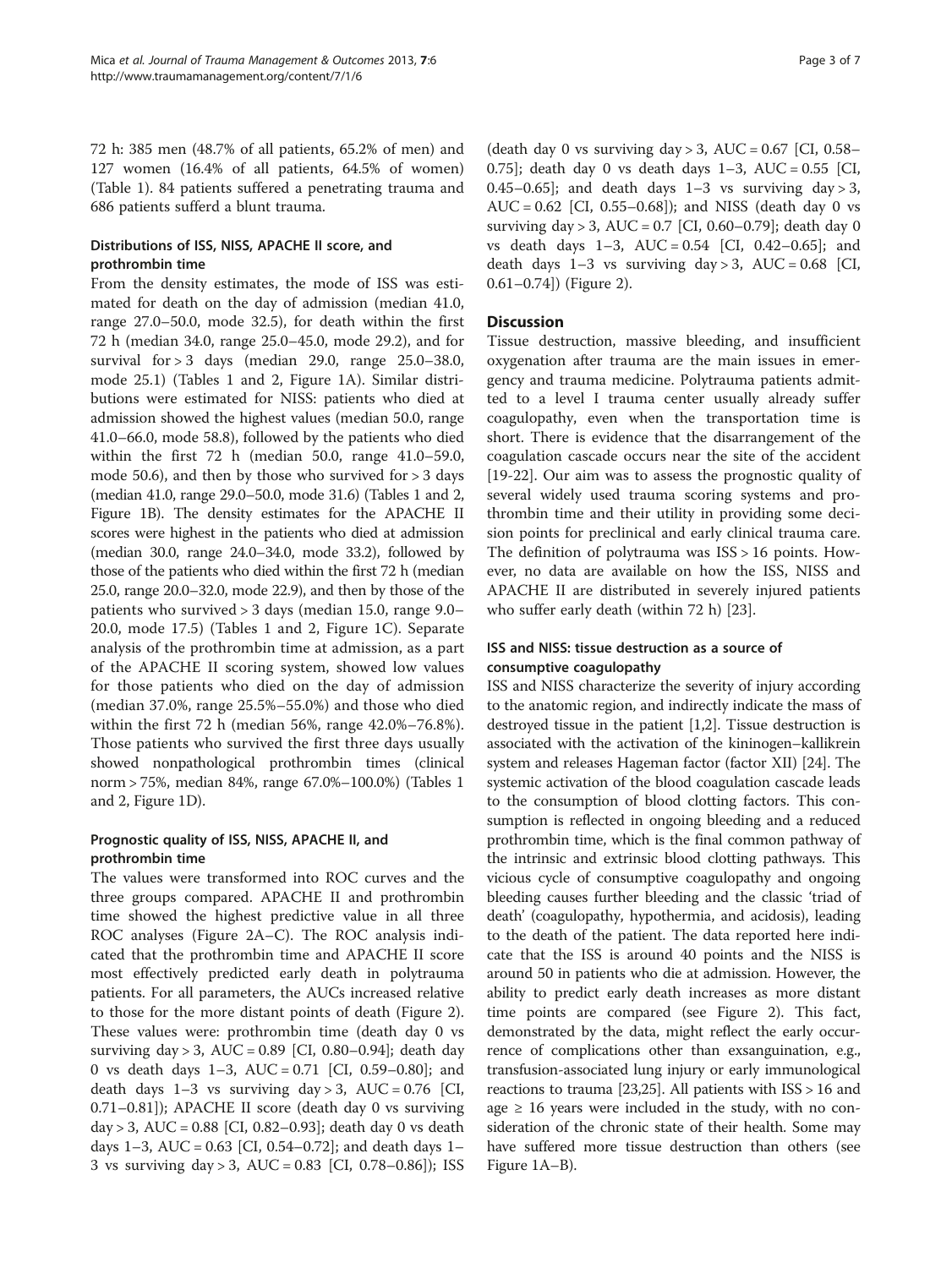<span id="page-3-0"></span>Table 1 Characteristics of the patient sample (ISS: Injury Severity Score; NISS: New Injury Severity Score; APACHE II: Acute Physiology and Chronic Health Evaluation)

|                  | Sex male/female | $N$ (% of all) | Age [a]                        | Prothrombin time [%]          | ISS                              | NISS                             | APACHE II                      |
|------------------|-----------------|----------------|--------------------------------|-------------------------------|----------------------------------|----------------------------------|--------------------------------|
| Death day 0      | 50/24           | 74 (9.6%)      | 47.5 (18–89, 47.7, $\pm$ 19.7) | $37(10-100, 42.1, \pm 22.4)$  | 41.0 (18–75, 40.3, $\pm$ 13.6)   | $50.0$ (20-75, 52.0, $\pm$ 15.2) | $30.0$ (9-43, 29.0, $\pm$ 7.9) |
| Death day 1-3    | 138/46          | 184 (23.9%)    | 42.5 (17–89, 45.5, $\pm$ 19.2) | 56 (10-100, 58.9, $\pm$ 23.6) | $34.0$ (17–75, 37.8, $\pm$ 13.4) | $50.0$ (20–77, 50.2, $\pm$ 14.1) | $25.0$ (6-44, 25.5, $\pm$ 7.6) |
| Survival day > 3 | 385/127         | 512 (66.5%)    | $36.5(16-88.39.1 \pm 16.6)$    | $84(14-121.80.5. \pm 19.3)$   | 29.0 $(17-75, 32.6, \pm 11.9)$   | 41.0 $(29 - 75, 41.2, \pm 13.4)$ | 15.0 (0-40, 15.2, $\pm$ 7.9)   |
| All              | 573/197         | 770            | $38.5(16-89, 41.4, \pm 17.9)$  | 78 (10–121, 73.7, ± 23.5)     | 33.0 (17–75, 34.6, $\pm$ 12.8)   | 43.0 (17–77, 44.4, $\pm$ 14.5)   | 19.0 (0-44, 18.9, $\pm$ 9.5)   |

Data are given as medians (range, mean, ±SD).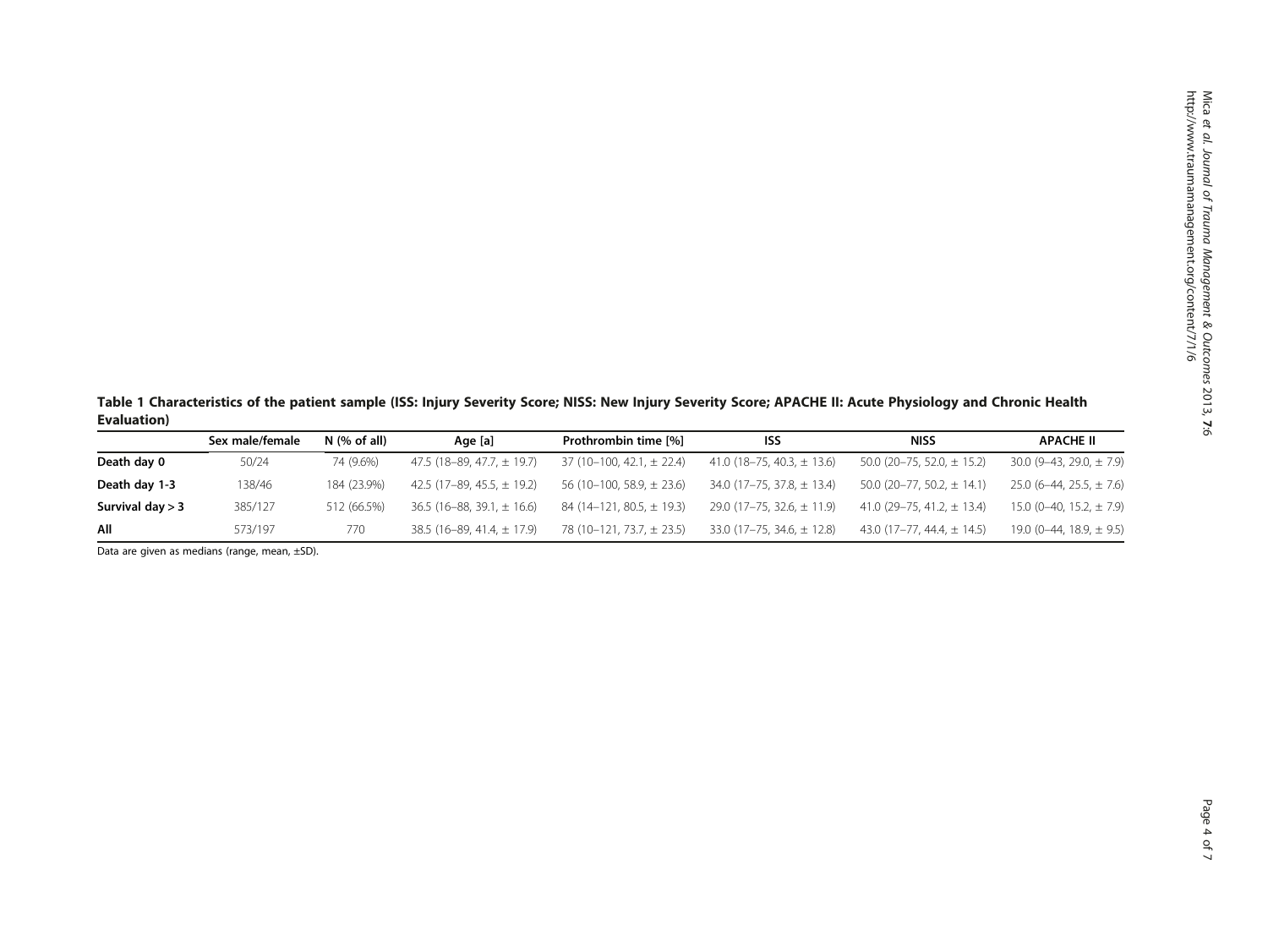<span id="page-4-0"></span>Table 2 The modes of the density estimates for prothrombin time, ISS, NISS, and APACHE II

|                    | Prothrombin time [%] |      |            | <b>ISS NISS APACHE II</b> |
|--------------------|----------------------|------|------------|---------------------------|
| Death day 0        | 28                   | 325. | 58.8       | 332                       |
| Death day 1-3      | 53                   |      | -292 - 506 | 229                       |
| Survival day $>$ 3 | 954                  |      | 251 316    | 175                       |

#### APACHE II: physiological deterioration at admission

Parameters included in the APACHE II score are oxygenation, urinary excretion, and the acid–base system [[3\]](#page-6-0). Tissue destruction in trauma patients leads to impaired microcirculation and hence to impaired oxygen supply. The resulting anaerobic glycolysis leads to acidosis and impairs the coagulation capacity of the blood.



Figure 1 Kernel density estimates for ISS (A), NISS (B), APACHE II (C), and prothrombin time (D). A: The median ISS value for death at admission was 41.0 (27.0–50.0); followed by those for early death within the first 72 h (median 34.0 [25.0–45.0]) and for survival for > 3 days (median 29.0 [25.0–38.0]). B: The median NISS value for death at admission was 50.0 [41.0–66.0]), followed by those for patients who died within the first 72 h (median 50.0 [41.0–59.0]) and by those who survived for > three days (median 41.0 [29.0–50.0]). C: The median APACHE II score for death at admission was 30.0 (24.0–34.0), followed by those for patients who died within the first 72 h (median 25.0 [20.0–32.0]) and those who survived for > 3 days (median 15.0 [9.0–20.0]). D: The median prothrombin time for the patients who died on the day of admission was 37.0% (25.5–55.0%), increasing with increasing survival time (median 56% [42.0%–76.8%] for those surviving till days 1–3; median 84% [67.0%–100.0%] for those surviving for > 3 days).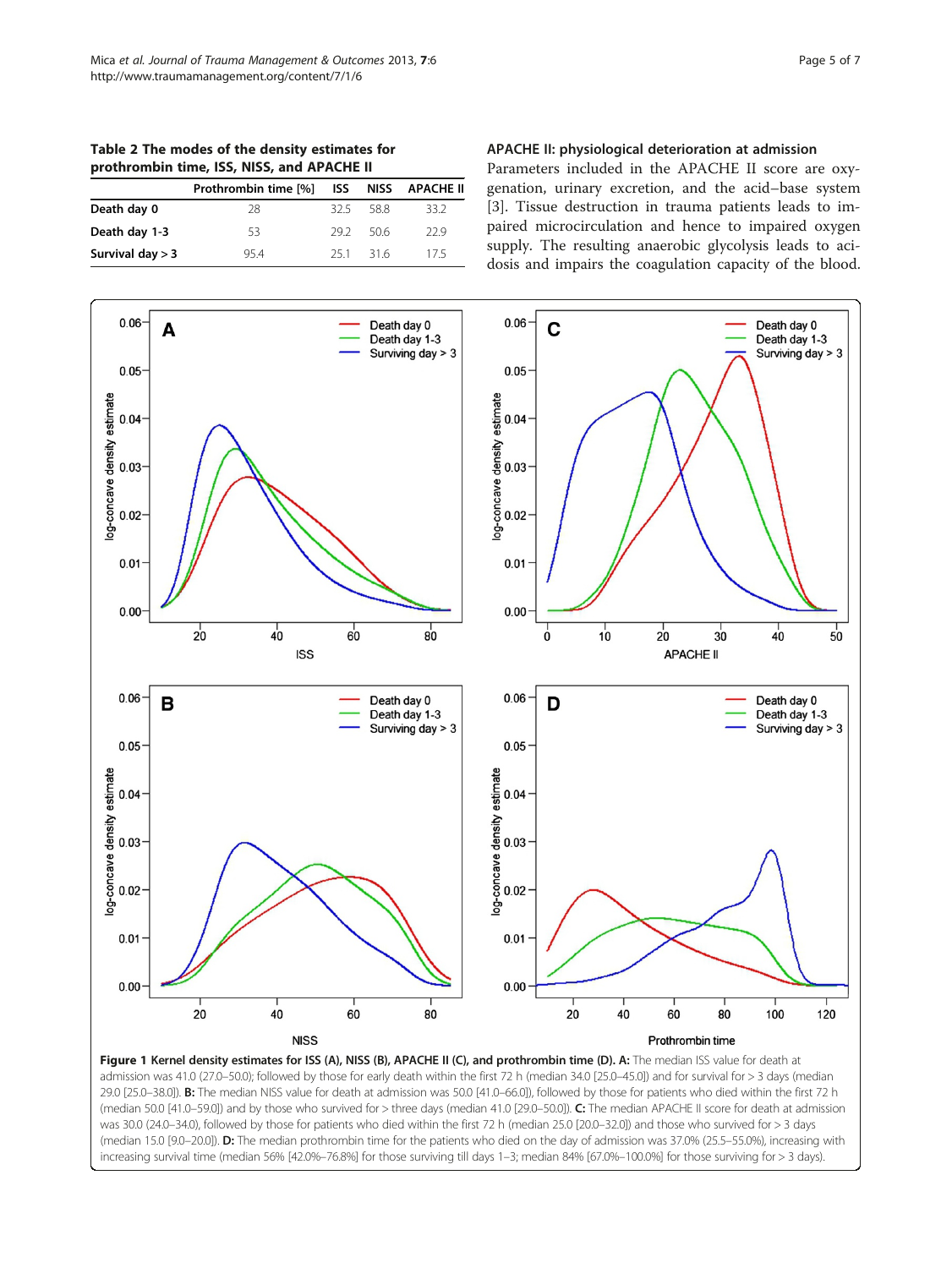<span id="page-5-0"></span>

died within the first 72 h and those who survived for more than three days. AUC: area under the curve; CI, 95% confidence interval.

Cell destruction opens the intracellular  $K^+$  pool, and with the additional kidney damage resulting from trauma and free myoglobin, the potassium levels may rise. Anaerobic glycolysis reduces the cellular ATP concentration, resulting in the malfunction of the sodium–potassium ATPases, causing cellular edema, which maintains the vicious cycle of impaired microcirculation and ongoing cell damage. The loss of blood in trauma patients leads to secondary renal insufficiency and impaired excretion, which together with the accumulation of myoglobin in the renal tubules leads to reduced renal function [\[25\]](#page-6-0). In combination with shock, the 'death triad' of acidosis, coagulopathy, and hypothermia is maximally supported in polytrauma patients. The present data show three modes of the APACHE II scoring system based on survival time. Additional scoring according to age and chronic health may explain the three clearly separated modes of the APACHE II score-based survival time (Figure [1\)](#page-4-0), even when all patients over the age of 16 years were included, with no distribution into age groups.

## Prothrombin time: reflecting the acute coagulopathy of trauma shock at admission

The acute coagulopathy of trauma shock is recognized as a very early event after trauma. Patients admitted to a trauma center already suffer coagulopathy, even when admission times are very short. Coagulopathy is likely to occur in 98% of patients with ISS > 25, pH < 7.1, a core temperature < 34°C, or systolic blood pressure < 70 mmHg [[8\]](#page-6-0). This traditional description assumes that acute coagulopathy of trauma shock is a later event, mainly caused by resuscitative attempts. However, patients are admitted to the emergency department with already established or evolving coagulopathy resulting directly from trauma [[26](#page-6-0)]. Similar cases were reported in a retrospective study of 1088 patients, which was confirmed by other retrospective studies based on large patient samples [\[21,22](#page-6-0),[26](#page-6-0)]. In these studies, a strong association was demonstrated between coagulopathy and mortality. Coagulopathy was also identified as an independent risk factor for acute renal failure and multiorgan failure, and was associated with a trend toward acute respiratory distress syndrome [[26,27\]](#page-6-0). The